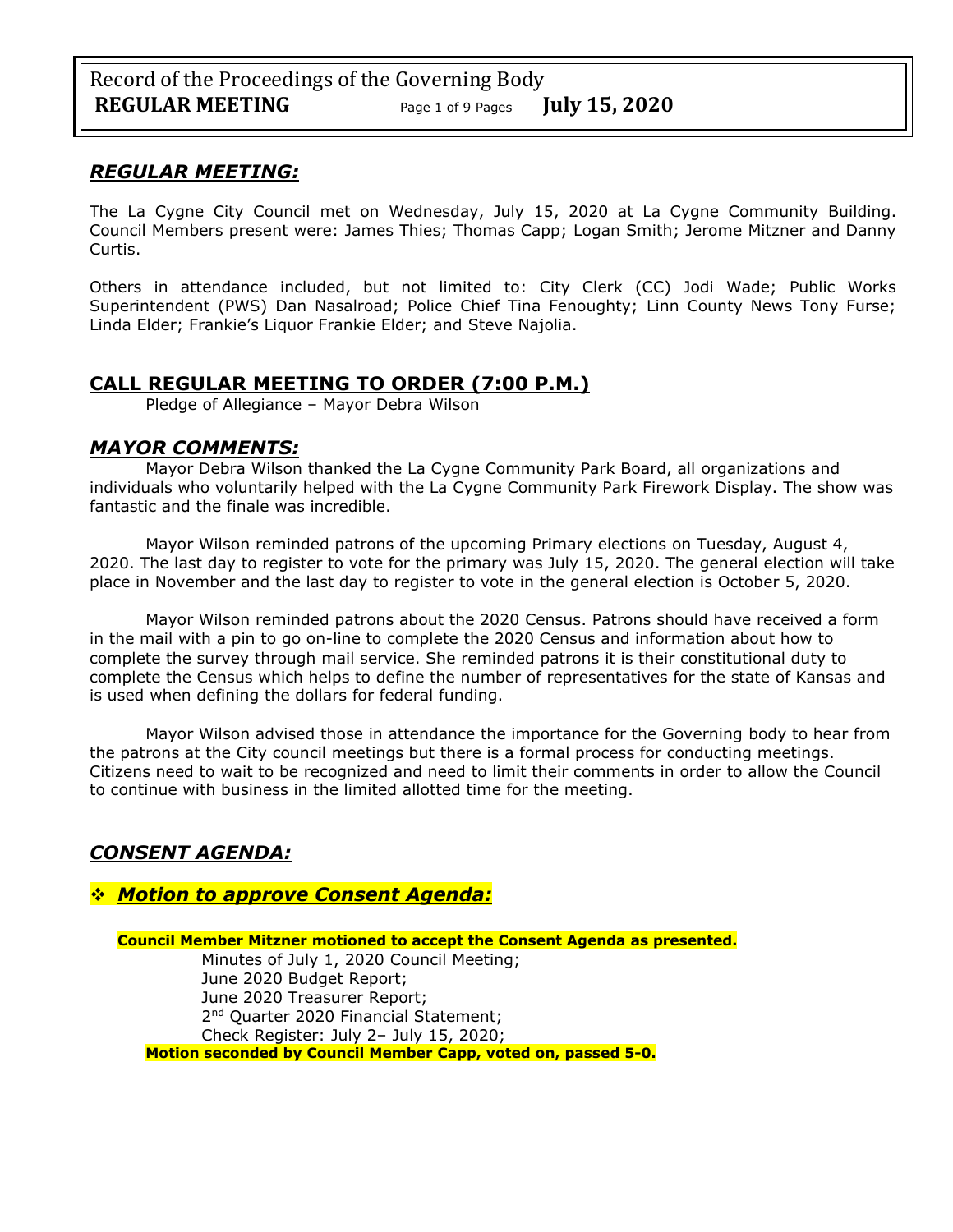## *DISCUSSION FROM THE FLOOR:*

#### *STEVE NAJOLIA REGARDING POT HOLES AT FRANKIE'S LIQUOR AND LAUNDROMAT*

Steve noted the pot holes and broken asphalt at 104 S.  $4<sup>th</sup>$  Street. He visited with an employee at Frankie's Liquor/Get the Funk Out Laundromat about the pot holes and was advised to come to the Council meeting to express his concern. Mayor Wilson advised Steve Najolia the street committee has been reviewing the location and an update is on the agenda under street committee.

#### *BOB SULLIVAN REGARDING THE USD362 BOND ISSUE ON THE ELECTION BALLOT*

Bob Sullivan asked if the USD362 Bond question was going to be on a separate ballot from the primary candidate ballot. Mayor Wilson indicated she had looked at a ballot form and the question was on the same form.

## *SPECIAL PROJECTS:*

### *SEWER IMPROVEMENT PROJECT*

USDA requested information regarding the repair of the sewer line underneath the railroad tracks. USDA wanted to know if the repair would be performed now (in 2020) with fund from the 2020 sewer capital improvement fund or if it was still to be included in the work to be performed in the PER application for the Sewer Rehabilitation project. CC Wade advised USDA the request for proposals have been issued out and the repair would take place now using capital improvement funds. Council Member Curtis inquired about the material being provided by the city for the sewer repair and PWS Nasalroad stated only the pipe was being provided since it had already been purchased.

#### *STREET PROJECT – KDOT CCLIP PROJECT AT KS HWY 152 AND INDUSTRIAL ROAD*

BG Consultants started working on the acquisition strip map and legal descriptions of property acquisition on an acquisition form for up to (5) properties adjacent to the Project.

# *REPORTS OF CITY OFFICERS:*

**CITY ATTORNEY –BURTON HARDING –NOT PRESENT**

**CHIEF OF POLICE/CODES OFFICER -TINA FENOUGHTY Traffic Stops Conducted Citations issued since last meeting - None**

**Calls for Service / Reports – 06/29/2020 thru 07/13/2020**

**Animal Complaint –** 1 **911 Hang Up** - 1 **Vehicle Lockout – 2 Assist Outside Agencies – 2** (with 2 arrests) **Pursuit** – 1 (w-10 + charges) **Ambulance Assist–** 0 **Check Welfare** – 1 **Domestic Disturbance** – 1 **Follow Ups** – 10 **Fireworks –** 2 **Hold Up Alarm –** 1 **Juvenile Case -** 1

### **Codes Enforcement**

The following letters have been sent: Follow Ups - 3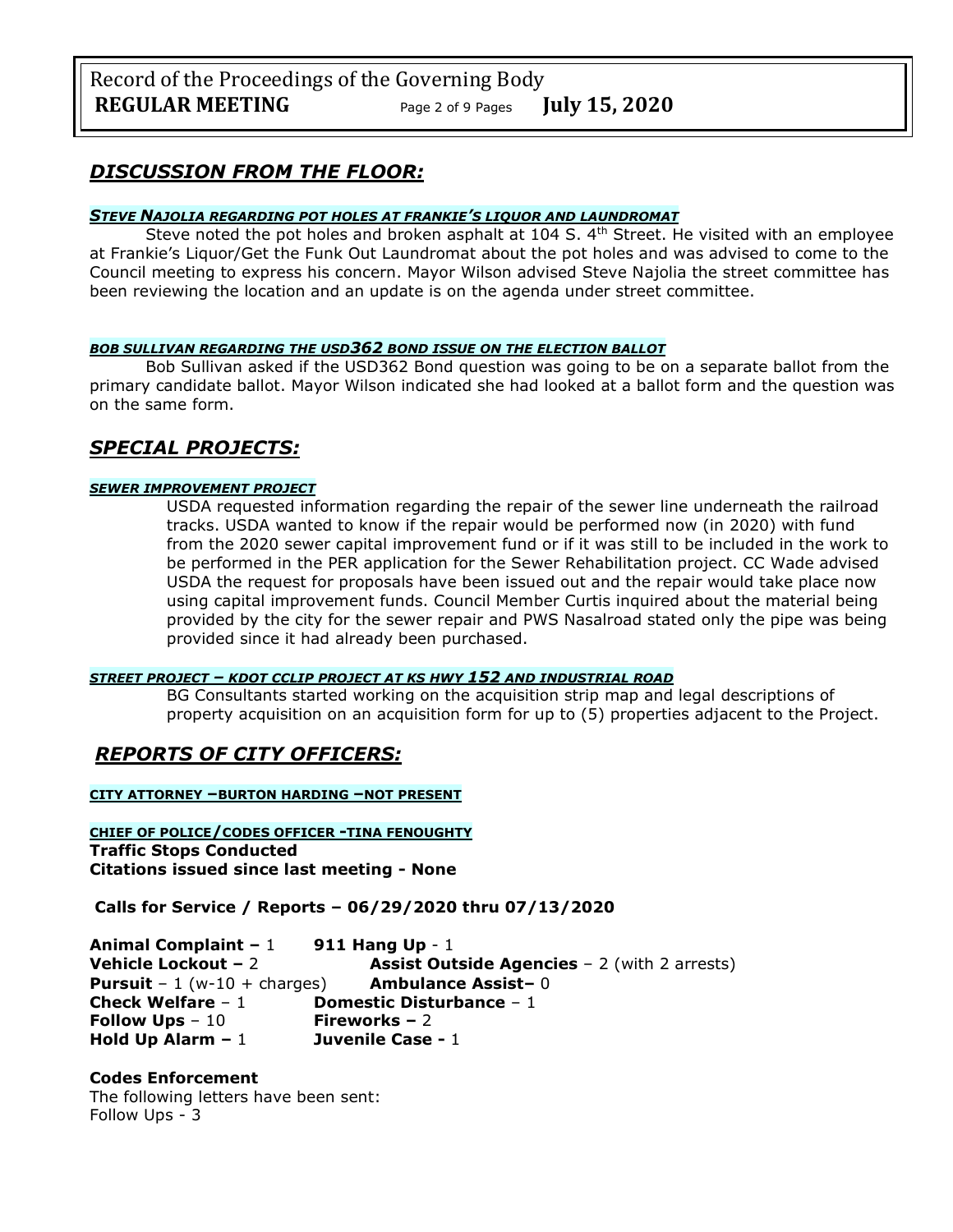## *REPORTS OF CITY OFFICERS CONT:*

#### **CHIEF OF POLICE/CODES OFFICER -TINA FENOUGHTY Animal Control** 2020/2021 there have been  $171$  dogs tagged

**VIN Inspections-** 2 completed

#### **New Business**

-July 25<sup>th</sup> is date for "Dog Days" from 11am to 1pm.

**Accrued Overtime for Department**: Accrued overtime for last pay period = 5 Hours (4 Comp 1 for pay)

#### **PUBLIC WORKS DEPARTMENT – PUBLIC WORKS SUPERINTENDENT (PWS) DAN NASALROAD**

Mayor Wilson thanked Dan for bringing all of his crews down to the Park to help with the La Cygne Community Park Firework display. Linda Elder apologized for not including his departments in her Facebook post. Linda specifically thanked the Police department, Fire department, Public Works, and AMR for being at the firework display to help as needed.

Report from 7-02-2020 to 07-15-2020

#### **Water and Gas:**

• USDI has completed the annual leak survey, waiting for report.

#### **Street:**

- Still doing street repairs as weather permits.
- Started trimming back some tree limbs along some of the streets.
- Finished codes clean-up of  $602$  N.  $5<sup>th</sup>$  street.

#### **Sewer:**

- Sprayed Lagoons
- Railroad sewer project went out for bids

#### **Park:**

#### **Cemetery:**

- Mowing and weed eating is caught up.
- Purchased 72" Ferris from Family Center

#### **FIRE DEPARTMENT – FIRE CHIEF DAN NASALROAD –**

• Backed off of training meetings again due to COVID-19, still doing calls.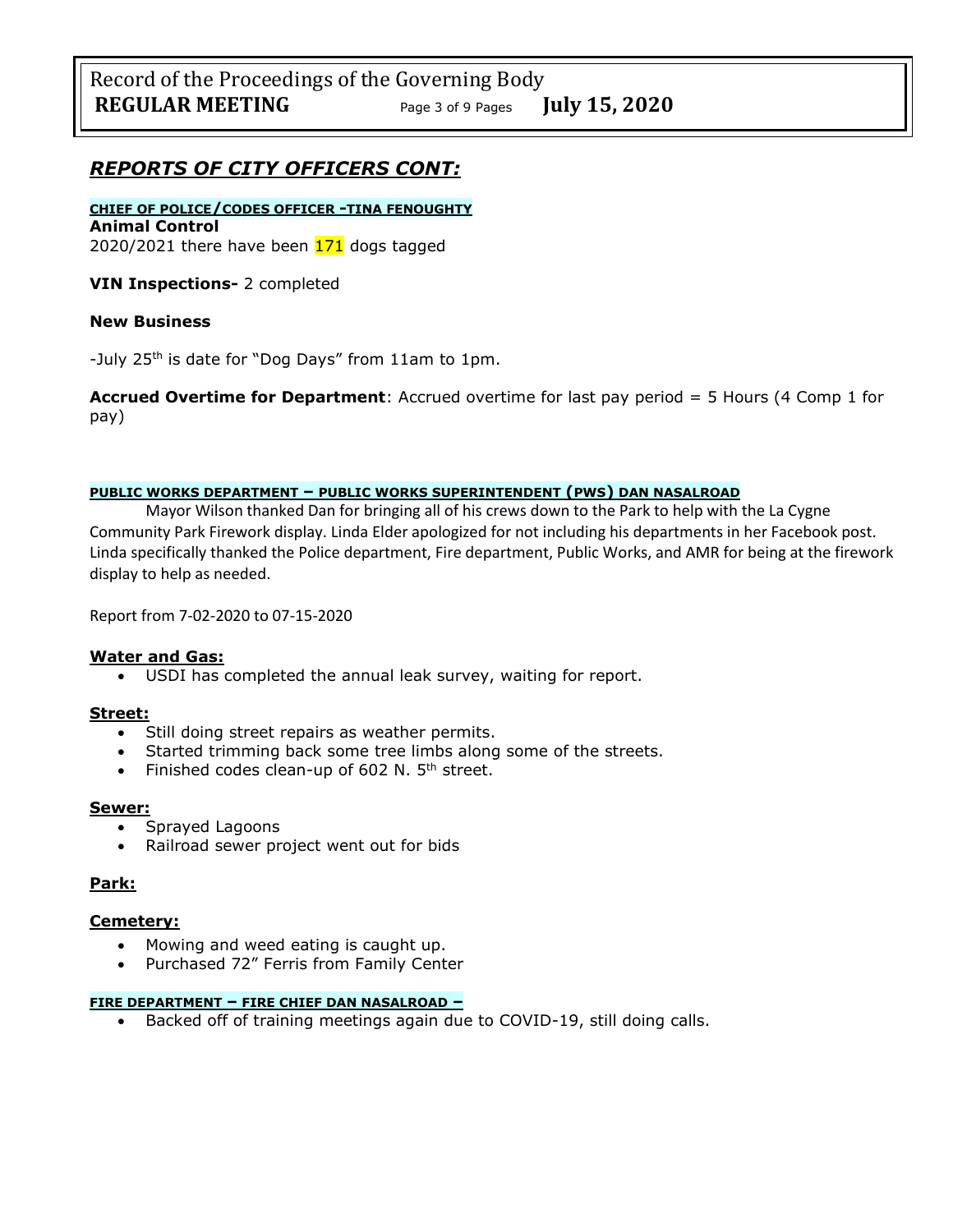Record of the Proceedings of the Governing Body **REGULAR MEETING** Page <sup>4</sup> of 9 Pages **July 15, 2020**

## *REPORTS OF CITY OFFICERS CONT:*

### **CITY CLERK – JODI WADE**

Report from 7/2/2020 – 7/15/2020

- Work on the 2021 State Budget workbook., second draft is prepared for review.
- Researched right-of-way and parking lots in areas zoned C-2 in the codes book/zoning regulations/mapping.
- Worked with Melissa Vancrum of Rouse Frets White Goss Gentile Rhodes regarding a draft for the Water Contract Agreement for LVL. Emailed the revised draft to Mayor of Linn Valley, Cindy Smith, to review on Friday, July 10, 2020.
- Printed and mailed the Community Building survey for the Public Building Commission.
- Completed the Front Counter of the City Hall.
- Worked on the draft for the Gas Ordinance.
- Draft prepared for a Reconnect Service Fee for Water and Gas meters which have been removed from the pits/risers due to inactivity over 2-3 years.
- Checked with County Clerk David Lamb regarding the use of the La Cygne Community Building for the primary elections on August 4, 2020. The County will disinfect the building prior, during and after the day of elections.
- Answered questions regarding the RFQ for the Emergency Sewer repair project which is out for bid.
- Reviewed Drought Watch, Warning and Emergency plans and procedures with the Marais Des Cygne Water Assurance District and Kansas Water Office.
- Completed survey requests from the Kansas Department of Health & Environment regarding the Water Plant operations.
- Reviewed the current status of the budget to date.
- Prepared  $2^{nd}$  quarter financial reports.
- Completed (1) Open Records report, responded to (1) Open record report and waiting for a response.
- Contacted Advantage Computer for assistance with updating the General message and voice mail accounts for the City.

Overtime Hours for City Hall for the last pay period: 10.50

# *COUNCIL COMMITTEE REPORTS:*

### *WATER & GAS -*

• Draft of Gas Utility Ordinance. Tabled until August 5, 2020 meeting for further review.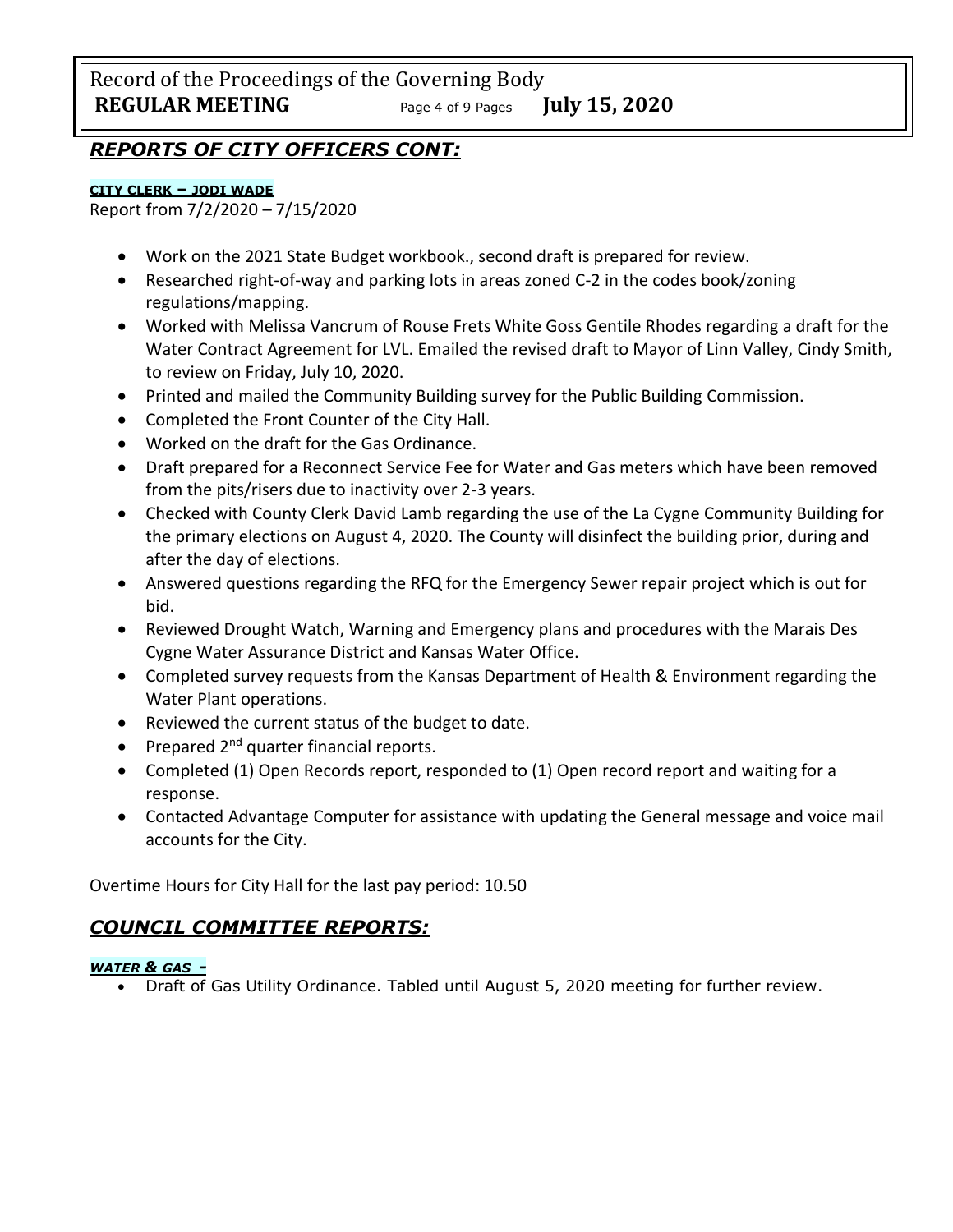Record of the Proceedings of the Governing Body **REGULAR MEETING** Page <sup>5</sup> of 9 Pages **July 15, 2020**

## *COUNCIL COMMITTEE REPORTS CONT:*

#### *WATER & GAS -*

• Committee review of the codes pertaining to water for the "Community Garden" located in a lot owned by the Berglunds' but leased to the Methodist Church. Patsy Berglund had attended a prior council meeting to inquire about the cost for installing a meter in the new pit and if the Council would consider waiving the sewer rate. Discussion was held on what defines a garden as a Community Garden. Council Member Curtis stated in this situation the lot is vacant with an existing meter pit and nothing is hooked up to the sewer main and therefore at this time there is no sewer available. Council Member Curtis felt it wasn't necessary to define what the use of the water was for but rather the point is there is not a sewer tap at this vacant lot. PWS Nasalroad expressed his concern with putting a meter in the pit which is not hooked to anything at this time. Typically, a service line is already established to a hydrant or house prior to the meter being installed. Council members agreed a service line to a garden hydrant should be installed first before PWS Nasalroad would install a water meter.

### ❖ *Motion*

**Council Member Curtis motioned to waive the sewer rate at 317 N. 4th Street for the sewer as long as no improvement is made to tap the sewer. Motion seconded by Council Member Capp, voted on, passed 5-0.** 

\*\*\*\* NOTE: The wrong address was used in this motion, the motion would need to be corrected at the next meeting.

• The Committee is still reviewing a "return to service" process and fee for properties which have the pits for a water meter and risers for a gas meter but no meter was installed.

#### *STREET –*

- RFP for Stormwater Master Planning. Tabled until August 5, 2020 meeting for further review.
- Committee review of the regulations/codes pertaining to the entrance/parking lot/street repair located at 104 S. 4<sup>th</sup> Street (Frankie's Liquor/Get the Funk Out Laundromat). Council Member Thies reviewed Article 22 from the Zoning regulations regarding off-street parking areas. In the regulations it indicates an aisle/driveway access is to be established for entry to an offstreet parking lot. Council Member Thies did some measurements of  $4<sup>th</sup>$  street at various locations in front of Truly Insurance, Frankie's Liquor, Get the Funk Out Laundromat, Woke Wellness and in front of a residence all along  $4<sup>th</sup>$  street. In conclusion, he found the street tapers from North to South. Survey's would be the only way to determine the property lines for the businesses or the thorough way line for the City. PWS Nasalroad indicated the city has always measured from edge to edge of the street and maintained the street area between the edges. Council Member Capp indicated he felt the original motion given by the City to repair the edge of the street and for Frankie Elder to provide the gravel and the City to spread the gravel was a cooperative effort on the repair. Frankie Elder stated she was not told the City would do the asphalt portion of the work and she would not pay to have the gravel hauled in to her lot. Frankie Elder wanted defined to what line is her responsibility and to what line is the city's responsibility. After further discussion and comments from Frankie Elder, Linda Elder and Steve Najolia, the Council chose to table the topic until the August 5, 2020 meeting. Members of the Council and/or Street Committee will meet with Frankie Elder to further review the location prior to the next Council meeting.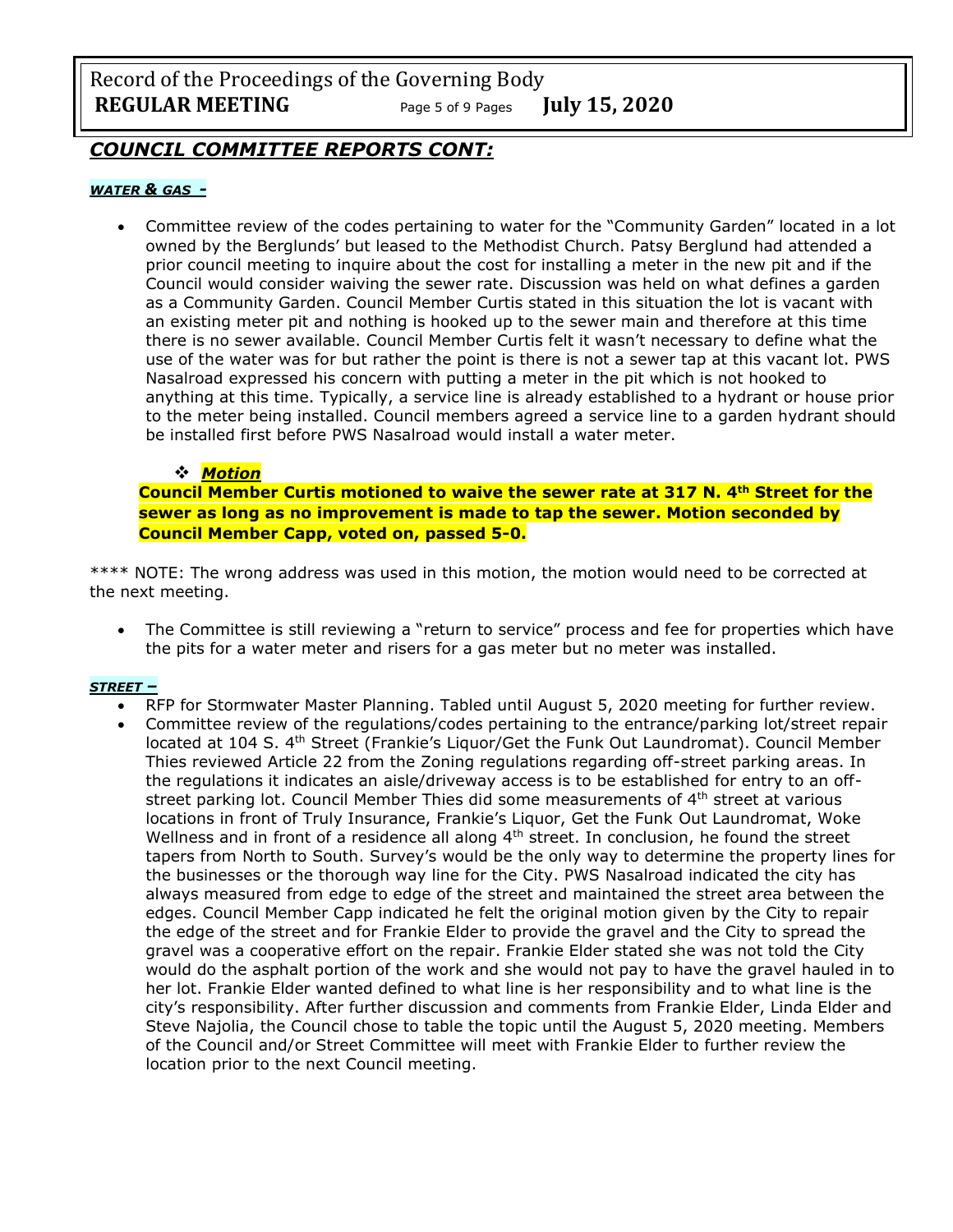Record of the Proceedings of the Governing Body **REGULAR MEETING** Page <sup>6</sup> of 9 Pages **July 15, 2020**

## *COUNCIL COMMITTEE REPORTS CONT:*

#### *SEWER-*

• RFQ for Emergency Sewer Line Repair has been put out for bids. Bids are to be returned on July 16, 2020 by 4:30pm. Bid forms will be reviewed by PWS Nasalroad to make sure they were completed correctly. The Council needs to set up a special meeting to review the final bids to make a selection.

#### ❖ *Motion*

**Council Member Capp motioned to have a special meeting of the Council on July 22 at 5pm for the purpose of reviewing the RFQ bid forms for the Emergency Sewer replacement and to select a contractor. Motion seconded by Council Member Smith, voted on, passed 5-0.** 

**PARK**- Council Member Curtis thanked Ray of Hope, AMR and everyone who helped with the La Cygne Community Park Firework Display and those who came to help clean-up. Wald & Co. did a great job on the show and cleaning up after the show.

*CEMETERY –* A draft of Cemetery regulations is being reviewed by the Committee.

#### *PUBLIC SAFETY –NONE*

#### *COMMUNITY BUILDING-*

The Survey has been mailed out to the patrons and to date 36 out of 440 survey cards have been returned to the City Hall. Mayor Wilson asked how the responses have been and CC Wade stated some supported the Community Building and some didn't so it will be interesting to tally the results.

#### *EMPLOYEE RELATIONS & TRAINING –*

Proposal from Wichita State University Division of Diversity and Community Engagement for a Customer service and/or Ethics ½ or full day training with Paula Downs. Tabled until the August 5, 2020 meeting.

CC Wade shared the following dates for KORA/KOMA training received from Jeff Deane: July 29, August 5, or August 12.

#### ❖ *Motion*

**Council Member Mitzner motioned to have a special workshop for the Council on July 29 for KORA (Kansas Open Record Act) and KOMA (Kansas Open Meeting Act) training at the La Cygne Community Building at 6:00pm. Motion seconded by Council Member Thies, voted on, passed 5-0.** 

## *SPECIAL COMMITTEE REPORTS:*

*EMERGENCY MANAGEMENT -NONE SWANFEST COMMITTEE -NONE*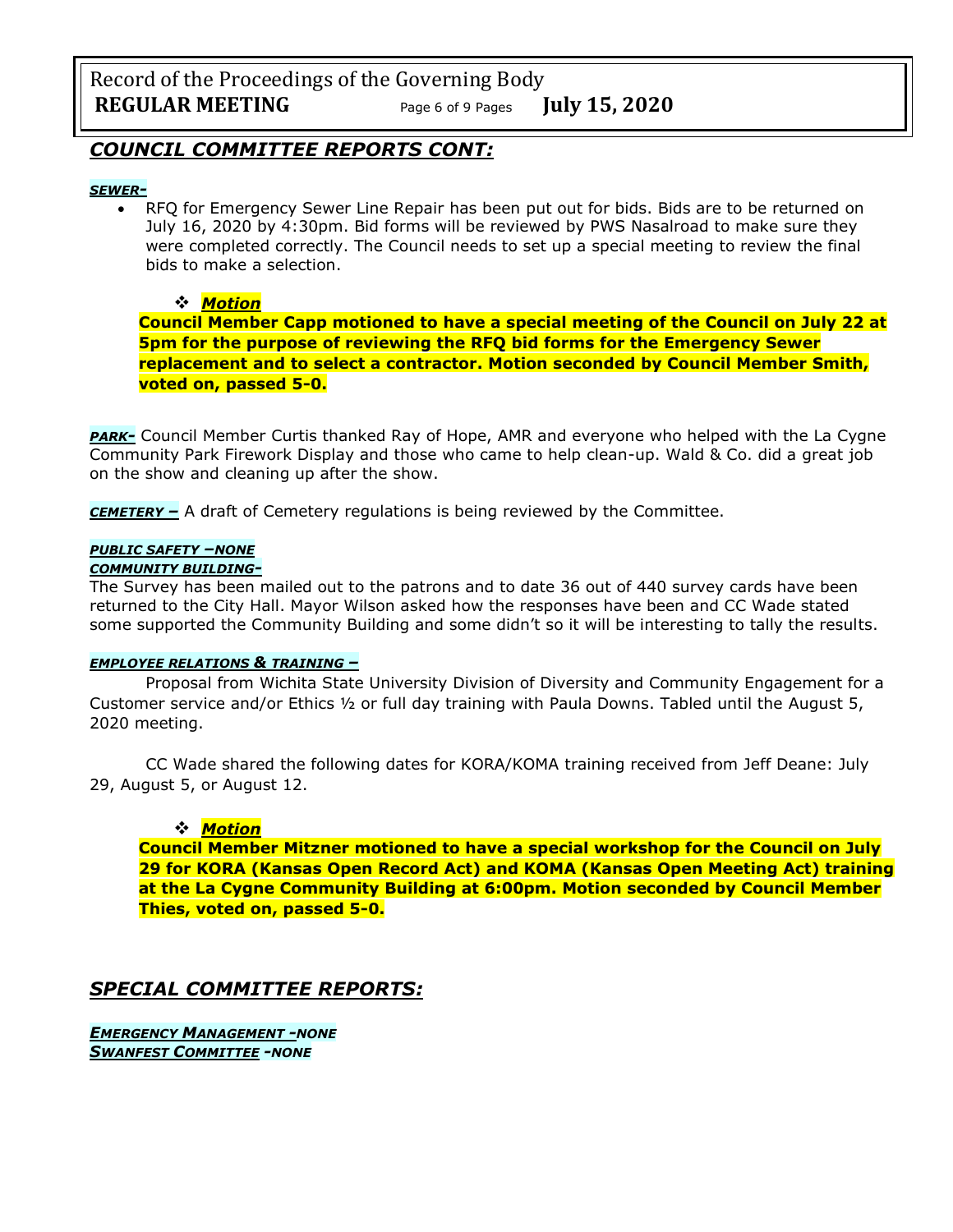Record of the Proceedings of the Governing Body **REGULAR MEETING** Page <sup>7</sup> of 9 Pages **July 15, 2020**

### *SPECIAL COMMITTEE REPORTS CONT:*

**PLANNING & ZONING –** (1) Vacant seat still remains on the Planning & Zoning Commission. Appointment of a Zoning Administrator and the Zoning Board of Appeals still to be done. Mayor Wilson recommended Police Chief Fenoughty for the position of Zoning Administrator.

### ❖ *Motion*

**Council Member Capp motioned to approve the recommendation of Tina Fenoughty as the Zoning Board Administrator effective immediately. Motion seconded by Council Member Thies, voted on, passed 5-0.** 

*LA CYGNE COMMUNITY PARK BOARD-*(2) Vacant seats still remains on the La Cygne Community Park Board. Mayor Wilson received a letter of interest from Susan Harper which has been reviewed by Linda Elder, Park Board Chairman, also.

### ❖ *Motion*

**Council Member Mitzner motioned to approve the recommendation of Susan Harper to fill (1) vacant seat on the La Cygne Community Park Board. Motion seconded by Council Member Capp, voted on, passed 5-0.** 

## *UNFINISHED BUSINESS:*

*PROPERTY CLAIMS FOR HAIL DAMAGE QUOTES FOR REPAIRS:* Two (2) bids were received for the repairs from the hail storm to City properties. McCool Roofing in the amount of \$13,333.41 and Absolute Contracting Services Inc in the amount of \$14,530. These bids are for replacing the shingles on the following roofs: City Hall front canopy, Community Building front Canopy, Chemical sheds by the La Cygne Swimming Pool, Rock house building in the Park, Small shelter south of the bathhouse in the Park, Playground Shelter to the North of the Campgrounds, Lift Station in the Park, Baseball shed, bulletin board stand in the Park, Lift Station at Industrial Park, North Tower building, Compactor building, Carbon Room Building. Discussion was held about warranty's and lifespan of the shingles.

### ❖ *Motion*

**Council Member Capp motioned to approve the bid from McCool Roofing in the amount of \$13,333.41. Motion seconded by Council Member Mitzner, voted on, passed 4-1. Council Member Smith abstained due to conflict of interest.**

## *NEW BUSINESS:*

### **ORDINANCE NO\_\_\_AMENDING ARTICLE 24 SECTION 24-7 FENCES 24-701(A) OF THE LA CYGNE ZONING REGULATIONS.**

Planning & Zoning returned the Ordinance regarding Fences which had been sent to Council and then returned with recommendations. The regulation 24-701(a) will now read: A building permit application, fee and certificate is required to build a fence. The City Zoning Administrator is the authority of approval. The Zoning Administrator may require a survey, disclaimer, or other documentation prior to approving the application.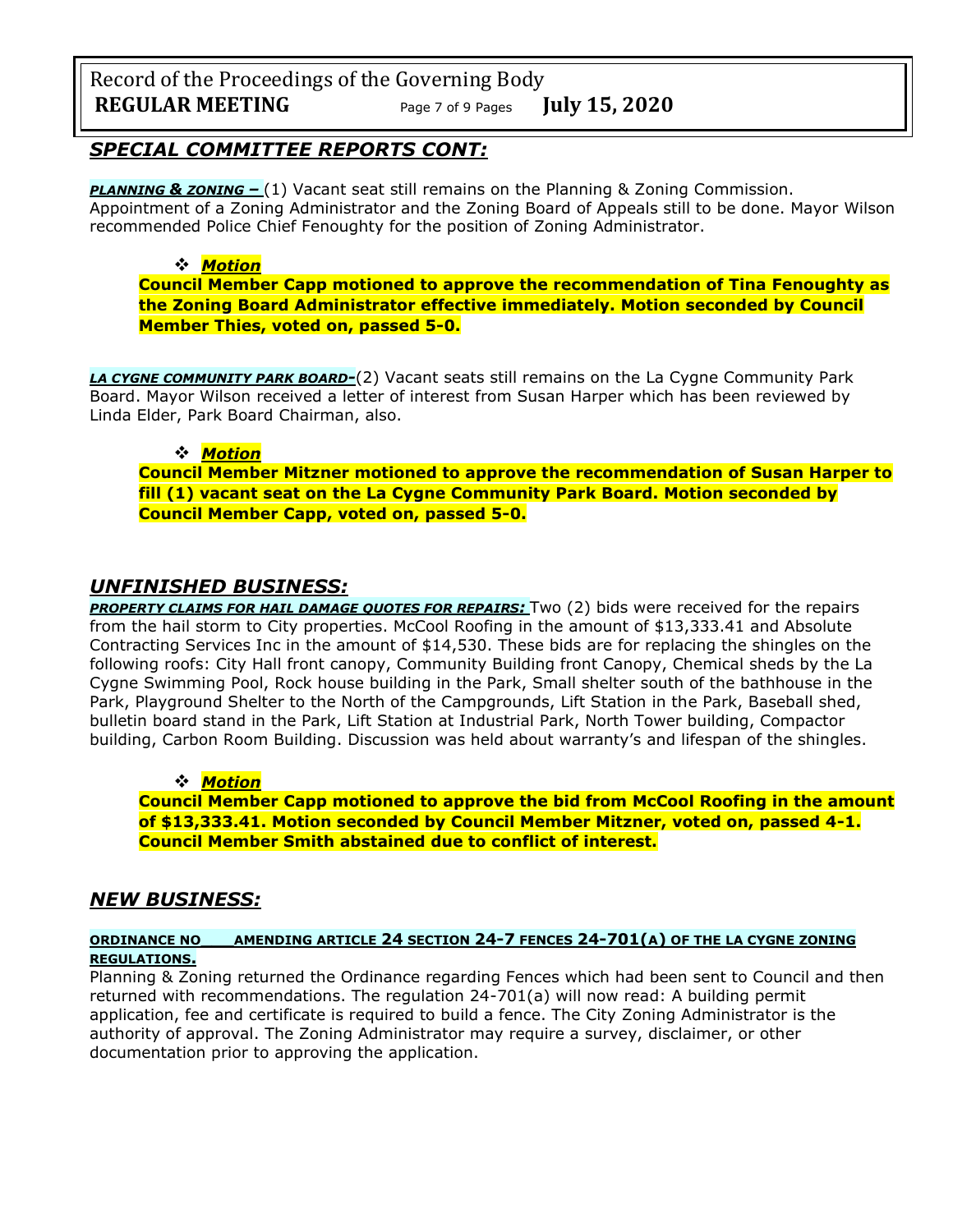Record of the Proceedings of the Governing Body **REGULAR MEETING** Page <sup>8</sup> of 9 Pages **July 15, 2020**

### *NEW BUSINESS CONT:*

**ORDINANCE NO\_\_\_AMENDING ARTICLE 24 SECTION 24-7 FENCES 24-701(A) OF THE LA CYGNE ZONING REGULATIONS CONTINUED.**

### ❖ *Motion*

**Council Member Capp motioned to approve Ordinance No. 1470 amending Article 24 Section 24-7 Fences 24-701(a) of the Zoning regulations to read as follows: A Building permit application, fee and certificate is required to build a fence. The city Zoning administrator is the authority of approval. The Zoning administrator may require a survey, disclaimer, or other documentation prior to approving the application. Motion seconded by Council Member Thies, voted on, passed 5-0.** 

#### **PROPERTY LOCATED AT 317 WALNUT REQUESTING TO BE REZONED FROM C-3 TO R-1.**

The Planning & Zoning commission forwarded an application requesting to rezone 317 Walnut Street from a C-3 to R-1. No action was taken by the Planning & Zoning commission on the application. The Council was not sure why the application had been forwarded to the governing body without verification of denial or acceptance from the Planning & Zoning commission. Item was tabled until the August 5, 2020 meeting.

## *EXECUTIVE SESSION:*

### ❖ *Motion*

**Council Member Capp motioned to go in to executive session for 5-minutes following a 5-minute break for discussion of matters relating to security measures which would jeopardize such security measures if discussed in an open meeting. Motion seconded by Council Member Thies, voted on, passed 5-0. 8:52pm** 

Others in attendance included, but not limited to: Police Chief Fenoughty and City Clerk Wade

### **Open Session Resumed at 9:03pm**

#### ❖ *Motion*

**Council Member Thies motioned to go in to executive session for 8-minutes data relating to financial affairs. Motion seconded by Council Member Capp, voted on, passed 5-0. 9:03pm** 

Others in attendance included, but not limited to: City Clerk Wade

## **Open Session Resumed at 9:11pm**

❖ *Motion* 

**Council Member Capp motioned to go in to executive session for 10-minutes for nonelected personnel matter exception for an individual employee's performance. Motion seconded by Council Member Capp, voted on, passed 5-0. 9:11pm** 

Others in attendance included, but not limited to: Police Chief Fenoughty

# **Open Session Resumed at 9:21pm**